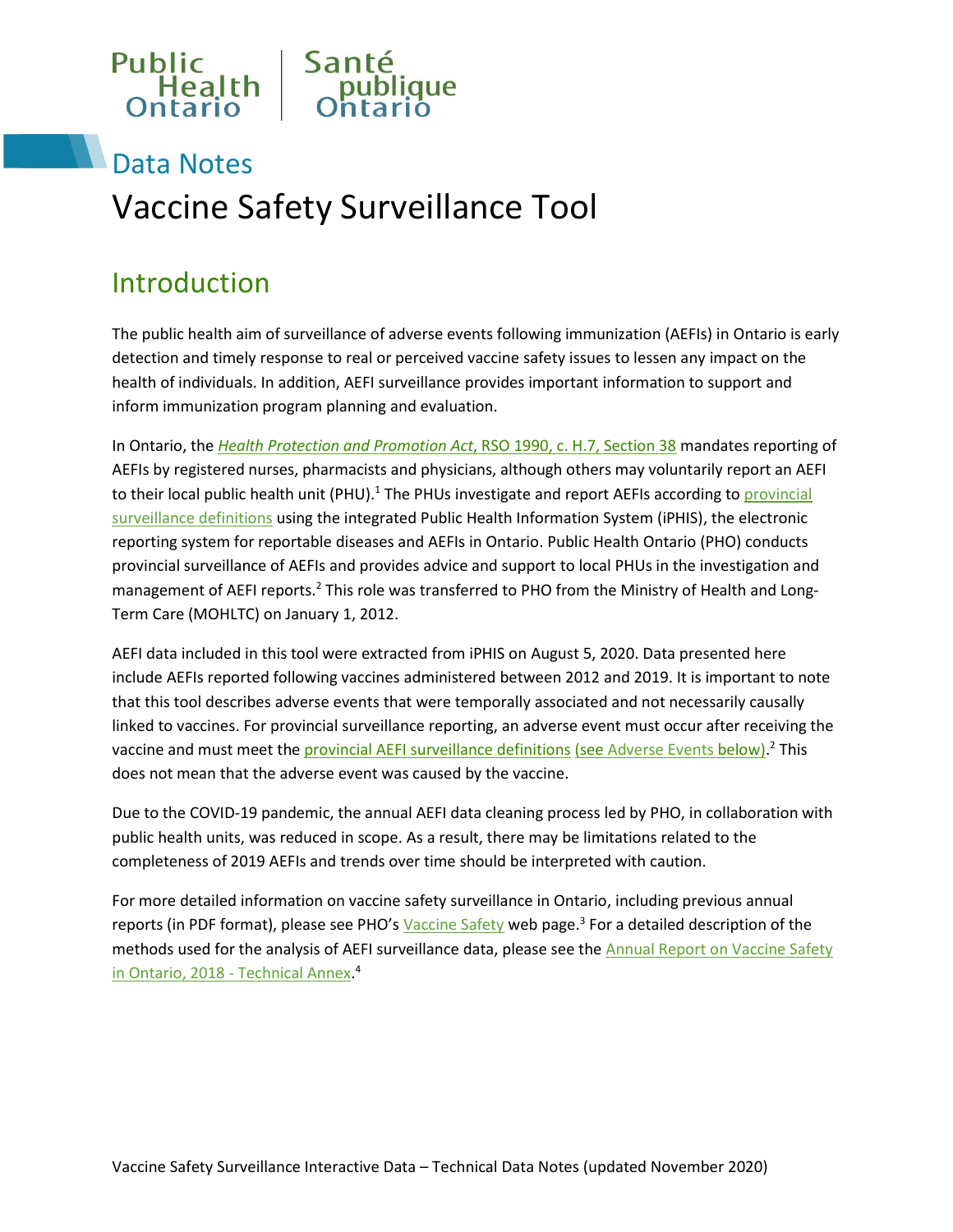## <span id="page-1-0"></span>**Trends**

Temporal trends in the number of AEFI reports and reporting rate are assessed by year of vaccine administration. AEFI reports include only those with a confirmed case classification in iPHIS and at least one vaccine associated with the report. Note that the use of the word "confirmed" relates to the surveillance case definition only, and does not mean that the vaccine caused the AEFI. See Appendix B [\(Adverse Events Following Immunization\)](http://www.health.gov.on.ca/en/pro/programs/publichealth/oph_standards/docs/aefi_cd.pdf) of the Ontario Public Health Standards, Infectious Diseases Protocol, 2019 for provincial AEFI surveillance definitions.<sup>2</sup>

### Calculating AEFI Reporting Rates

AEFI reporting rates are calculated using both doses distributed and population-based denominators, depending on the purpose and the availability of information. Doses distributed enables a more accurate comparison of AEFI reporting rates across geographic areas by taking into account the differences in vaccine distribution; however, dose distribution data are not available within specific demographic groups (e.g., age, sex). Therefore, population-based rates are used for calculating reporting rates within specific demographic groups (e.g., age group, sex).

Population-based reporting rates are calculated using the number of AEFI reports received by year of vaccine administration within a specific demographic group (e.g., age, sex and geography) divided by the annual population of the same demographic group. Population data are received from intelliHEALTH Ontario via the MOHLTC and include estimates for 2012 to 2017 and projections for 2018 and 2019. Reporting rates are expressed as the number of AEFI reports for every 100,000 population. In the [Vaccine Safety Surveillance Tool,](https://www.publichealthontario.ca/en/data-and-analysis/infectious-disease/vaccine-safety#/trends)<sup>5</sup> population-based AEFI reporting rates are presented in the [Trends,](#page-1-0) [Age and Sex,](#page-2-0) an[d Geography](#page-2-1) sections.

Dose-based reporting rates are calculated using the number of vaccine-specific AEFI reports by year within a geographic region (e.g., all of Ontario or within a PHU) divided by the annual net number of vaccine doses distributed within the specified geographic region. Net doses distributed is used as a proxy for doses administered and are estimated using vaccine distribution data extracted from the Digital Health Immunization Repository, which is the provincial information system for vaccine supply management. The number of net doses distributed are calculated by subtracting the number of wasted and reusable vaccines returned to the Ontario Government Pharmacy and Medical Supply Service (OGPMSS) from the gross number of vaccines distributed in a given year. Reporting rates are expressed as the number of AEFI reports for every 100,000 vaccine doses distributed. In the Vaccine Safety [Surveillance Tool,](https://www.publichealthontario.ca/en/data-and-analysis/infectious-disease/vaccine-safety#/trends)<sup>5</sup> dose-based AEFI reporting rates are presented in the **Influenza Vaccine** section of the [Geography](#page-2-1) section, as well as in the [Vaccine](#page-3-1) section.

For additional information on AEFI reporting rates, please see the [Technical Annex.](https://www.publichealthontario.ca/-/media/documents/a/2019/annual-vaccine-safety-report-technical-2018.pdf?la=en)<sup>4</sup>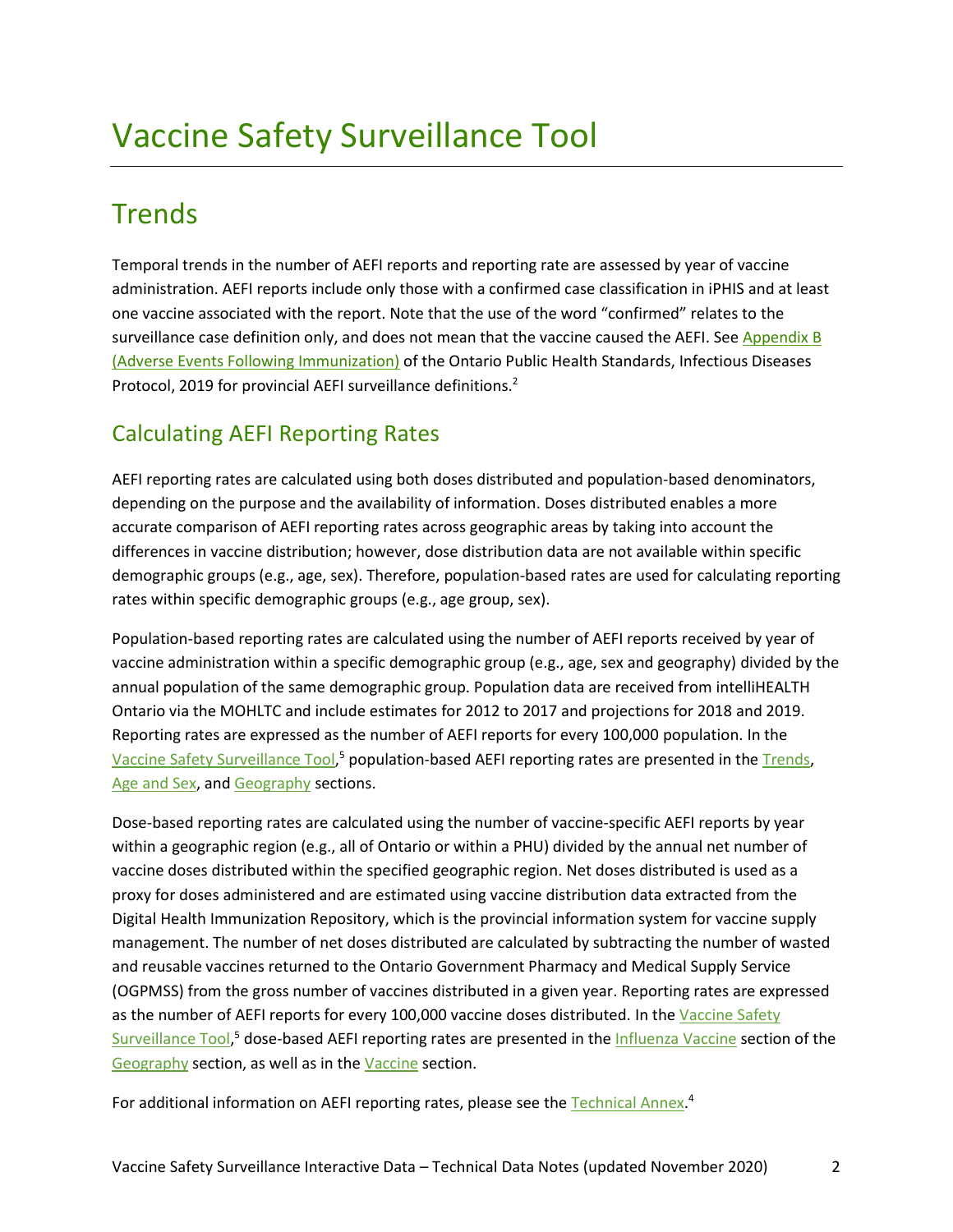**Reporting rates are not incidence rates. Reporting rates are calculated to assess trends over time and compare to other jurisdictions; they should not be interpreted as incidence rates. A higher overall reporting rate does not necessarily suggest a vaccine safety concern; rather, it is an indicator of a robust passive vaccine safety surveillance system. The quantity of reports contributes to establishing a clear historical baseline that can be used to identify future vaccine safety signals.**

### <span id="page-2-0"></span>Age and Sex

### Age

Age categories for analysis are based on key age milestones within the provincial immunization schedule (<1 year, 1-3 years, 4-10 years, 11-17 years, 18-64 years, 65+ years). AEFI reports with unknown age are excluded from age-specific analysis, but are included in the 'all ages' category, and indicated in footnotes where relevant.

#### Sex

Gender is completed in iPHIS by PHUs based on the reported gender of the client. For analysis purposes, gender is used as a proxy for biological sex. AEFI reports with unknown or unspecified gender are excluded from sex-specific analysis, but are included in the 'all sexes' category, and indicated in footnotes where relevant.

## <span id="page-2-1"></span>Geography

PHU-specific reporting rates are available in the form of a map, graph or data table. In the map, rates are grouped into four categories using quartiles (i.e., 25<sup>th</sup>, 50<sup>th</sup>, 75<sup>th</sup> percentiles) specific to each year and vaccine category.

#### All Vaccines

The reporting rate includes AEFIs reported following any vaccine administered in a given year. The population includes people of all ages.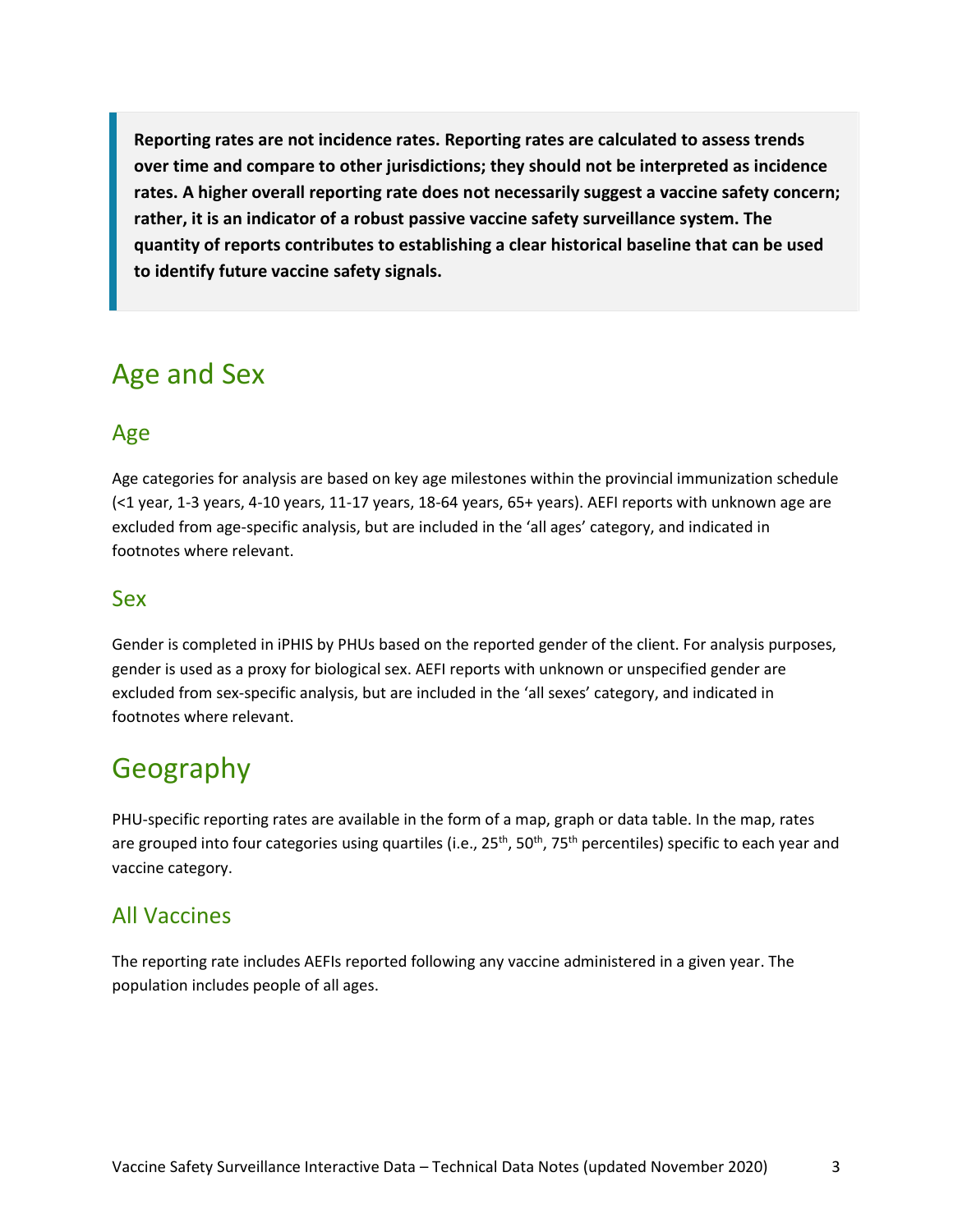### School-Based Vaccines

The reporting rate includes AEFIs reported following vaccines that are routinely administered by PHUs to adolescents in school-based settings. These vaccines include Men-C-ACWY, HB, and HPV4; HPV9 replaced HPV4 in 2017. The population only includes adolescents between 11 and 17 years of age.

### Early Childhood Vaccines

The reporting rate includes AEFIs reported following routine vaccines that are predominantly administered by primary health care providers to infants and young children. These vaccines include DTaP-IPV-Hib, Rot-1, Pneu-C-13, MMR, Men-C-C, and Var; Rot-5 replaced Rot-1 in 2018. The population only includes children under four years of age.

#### <span id="page-3-0"></span>Influenza Vaccine

The reporting rate includes AEFIs reported following influenza vaccine administered in a given year. The population includes people of all ages. For influenza vaccine, the reporting rate is calculated using both population and doses distributed.

### <span id="page-3-1"></span>Vaccines

The term "vaccine" refers to a generic active immunizing agent and may include one or more vaccine products (e.g., "influenza vaccine" refers to all influenza vaccine products). Each AEFI report refers to an individual who received one or more vaccines administered on the same day. Therefore, the total number of vaccine-specific AEFI reports can exceed the number of individual AEFI reports within a given year. For each vaccine, the number of AEFI reports is the total of both serious [\(see below\)](#page-4-1) and nonserious AEFI reports. Vaccines are grouped according to the **Publicly Funded Immunization Schedules for** [Ontario.](http://www.health.gov.on.ca/en/pro/programs/immunization/docs/immunization_schedule.pdf)<sup>6</sup> Vaccine-specific reporting rates for high-risk publicly funded, travel, and non-publicly funded vaccines are not calculated due to unknown vaccine distribution within the private market.

### Vaccine Categories

Vaccines are grouped into categories based on the recommended age to receive the vaccine according to the **Publicly Funded Immunization Schedules for Ontario**.<sup>6</sup> Infant and childhood vaccines include those that are routinely administered to children 10 years of age and younger; adolescent vaccines include those that are routinely administered to adolescents between 11 and 17 years of age; and adult vaccines include those that are routinely administered to adults 18 years of age and older.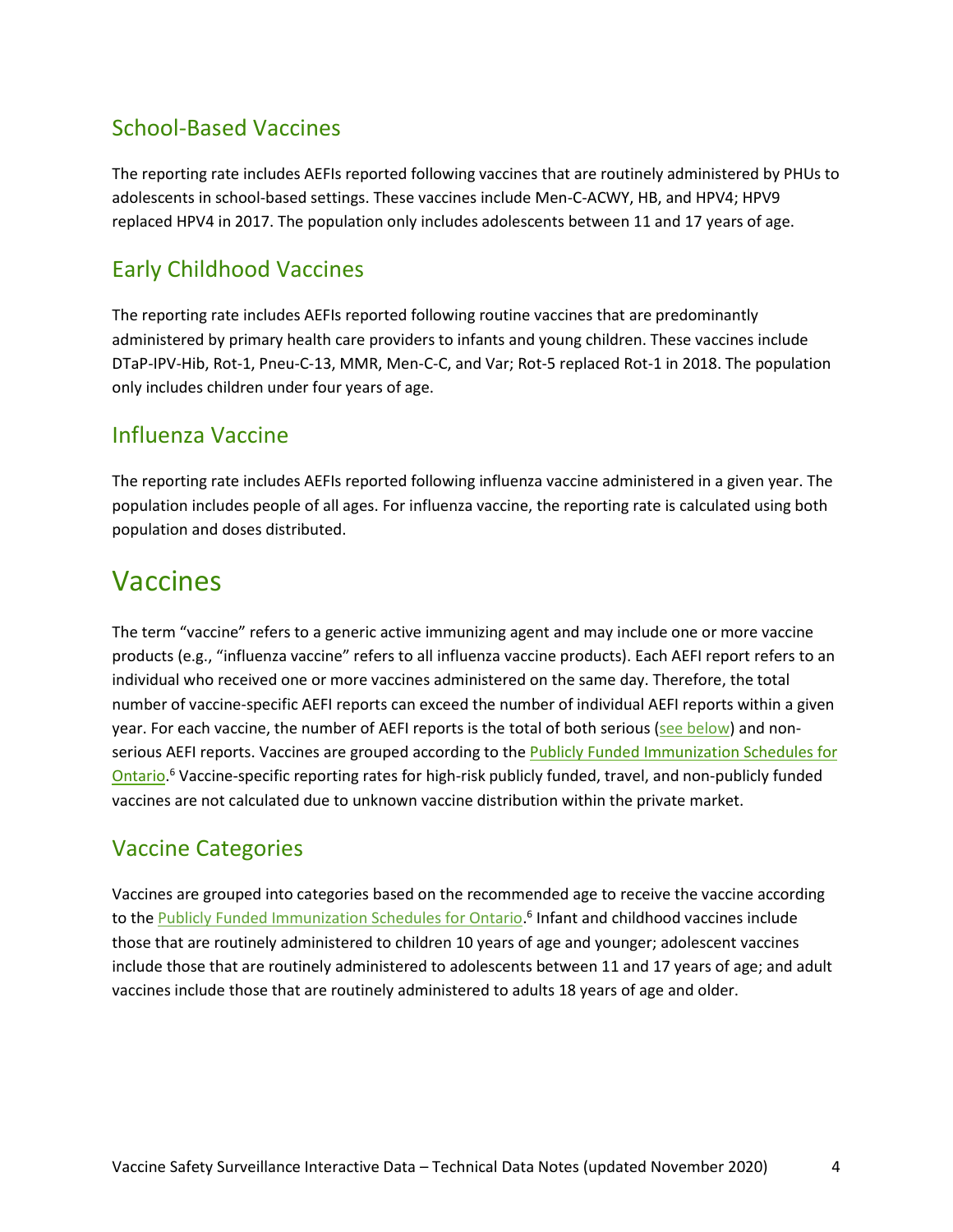### <span id="page-4-1"></span>Serious AEFIs

Serious AEFIs are defined using the World Health Organization (WHO) standard definition: an AEFI that results in death, is life-threatening, requires in-patient hospitalization or prolongs an existing hospitalization, results in persistent or significant disability/incapacity, or in a congenital anomaly/birth defect.<sup>7,8</sup> Due to data limitations in iPHIS and the relatively brief follow-up period of AEFIs reported in Ontario, AEFIs that meet the serious definition typically have an in-patient hospitalization or are reported to have died. In-patient hospitalization is defined as having a hospitalization recorded in iPHIS with a discharge date that is at least one day following the admission date.

### <span id="page-4-0"></span>Adverse Events

Each AEFI report refers to an individual who experienced at least one adverse event after receiving one or more vaccine on the same day. An adverse event refers to an event which is temporally associated with receipt of vaccine and meets the corresponding event-specific provincial surveillance definition. These definitions are outlined i[n Appendix B \(Adverse Events Following Immunization\)](http://www.health.gov.on.ca/en/pro/programs/publichealth/oph_standards/docs/aefi_cd.pdf) of the Ontario Public Health Standards, Infectious Diseases Protocol, 2016.<sup>2</sup> Adverse events are presented both individually and within event categories, based on the **provincial surveillance definitions and categories**.<sup>2</sup> As an AEFI report may contain multiple adverse events, the total number of adverse events can exceed the number of individual AEFI reports reported in a given year. In addition, if an AEFI report contains more than one adverse event within the same event category, they are counted only once in the category total. Therefore, the total number of adverse events within a category may not equal to the category total. Percent of all AEFI reports is calculated by dividing the number of event or categoryspecific AEFI reports by the total number of AEFI reports with at least one adverse event reported in a given year.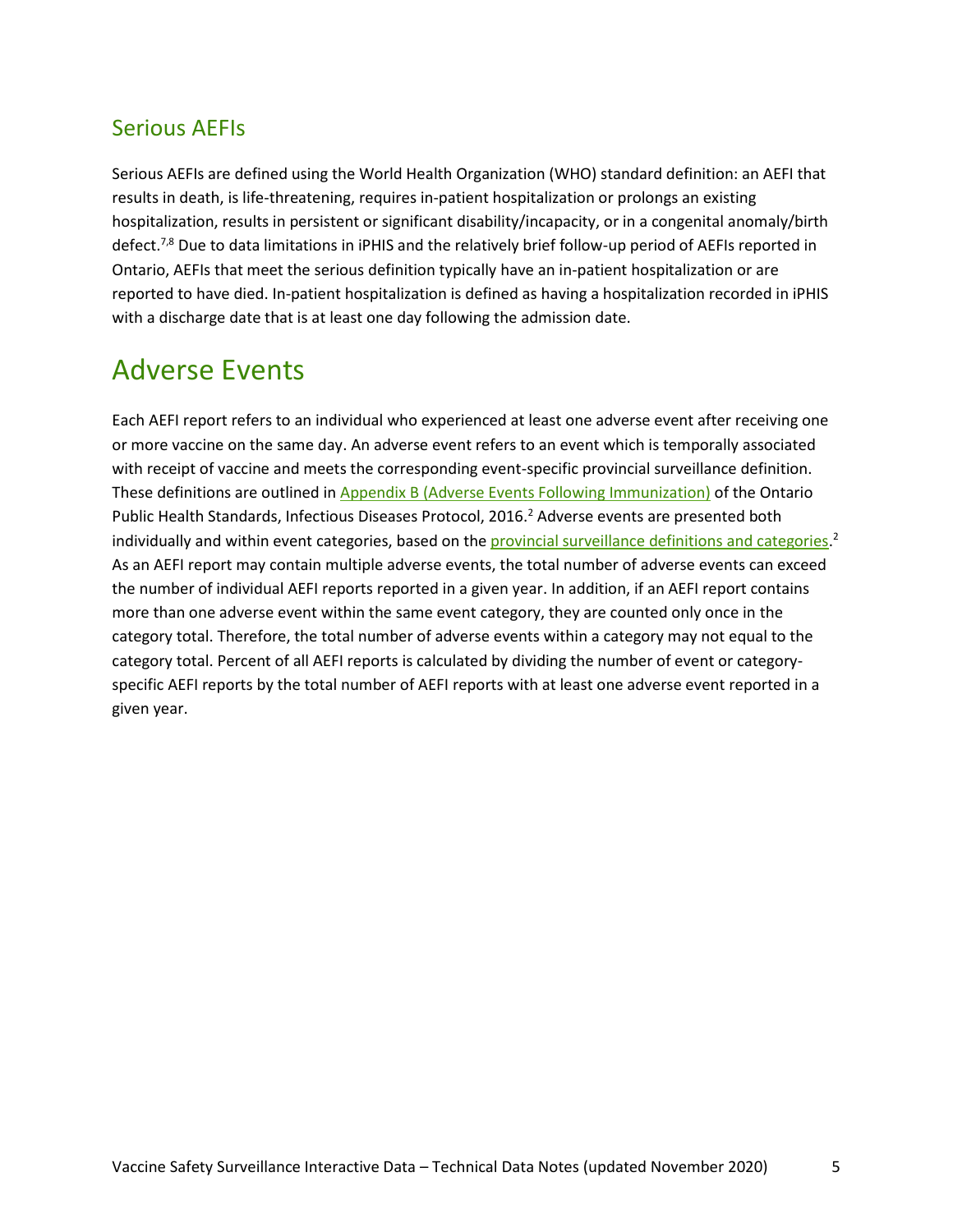# General Limitations of AEFI Surveillance

General limitations of the AEFI surveillance data presented here are similar to other passive AEFI surveillance systems. These include inconsistent quality and completeness of AEFI reports, and reporting bias, including under-reporting, particularly for mild or common reportable events, as well as stimulated (elevated) reporting, which can occur in response to media coverage and subsequently increased public awareness. Causality assessment is not part of the passive AEFI surveillance process. Additionally, the provincial AEFI surveillance system does not include an unimmunized group for comparison, therefore determining whether immunization is associated with an increased risk of a specific adverse event is not possible; further study would be required. For more details, please see the Technical Annex of the [Annual Report on Vaccine Safety in Ontario.](https://www.publichealthontario.ca/-/media/documents/a/2019/annual-vaccine-safety-report-technical-2018.pdf?la=en) 4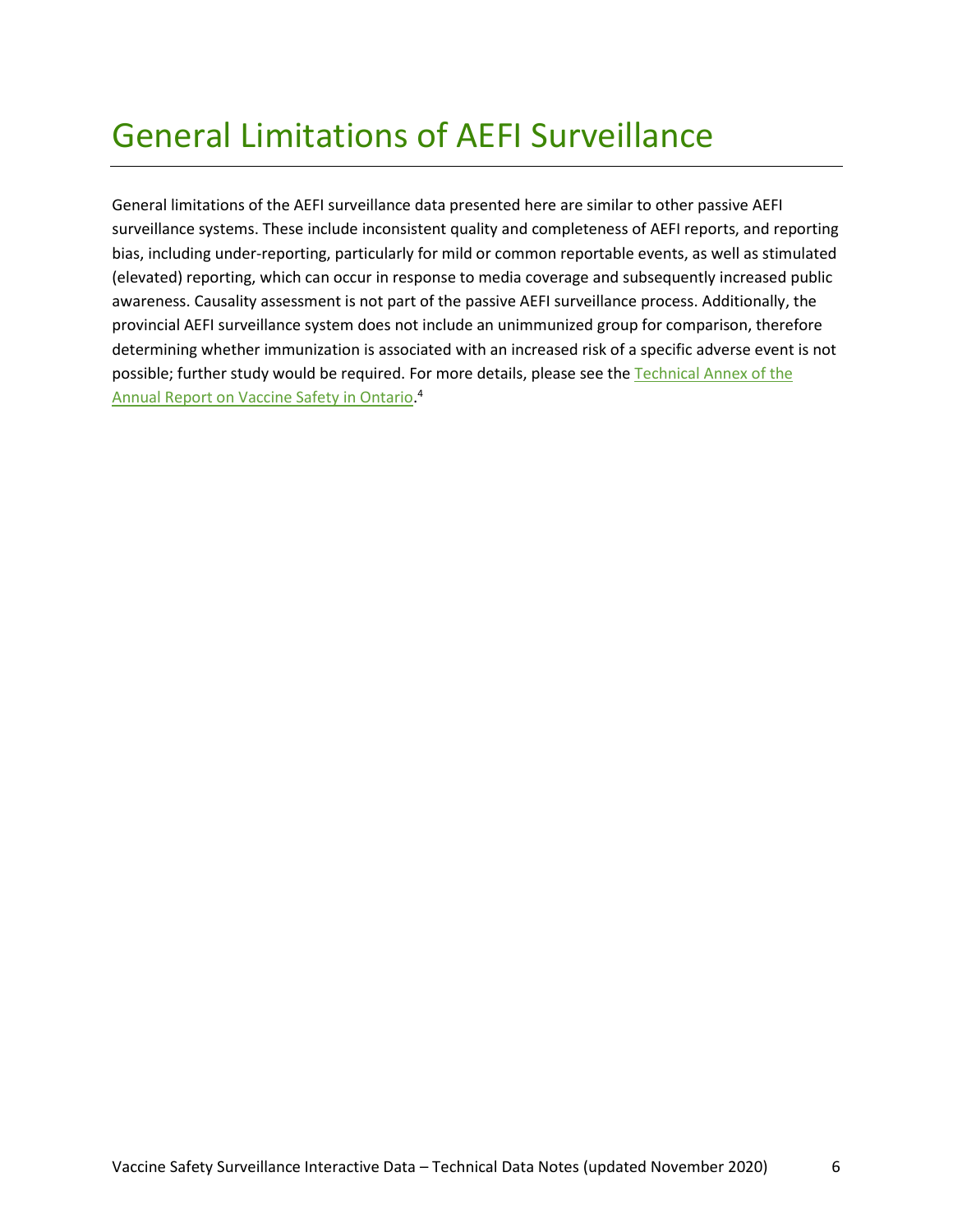## Suggested Citations

## Citation for Tool Overall

Ontario Agency for Health Protection and Promotion (Public Health Ontario). Vaccine safety surveillance tool [Internet]. Toronto, ON: Queen's Printer for Ontario; 2018 [cited YYYY Mon DD]. Available from: http://www.publichealthontario.ca/en/DataAndAnalytics/pages/aefi.aspx

### Source Statement for a Graph:

#### Generic Citation Format

Author. Interactive tool name: specific title as it appears on the graph [Internet]. Toronto, ON: Queen's Printer for Ontario; Year [cited date].

#### Example

Source: Ontario Agency for Health Protection and Promotion (Public Health Ontario). Vaccine safety surveillance: number of AEFI reports and AEFI reporting rate in Ontario, 2012-19 [Internet]. Toronto, ON: Queen's Printer for Ontario; 2020 [cited 2020 Nov 15].

**It is important to include a cited date in order to transparently reflect the currency of the data. URLs are not included for graphs because the URLs will only re-produce the default view, not the specific selections made to generate a particular graph.**

### Source Statement for a Map:

#### Generic Citation Format

Author. Interactive tool name: specific title as it appears on the map [Internet]. Toronto, ON: Queen's Printer for Ontario; Year [cited date].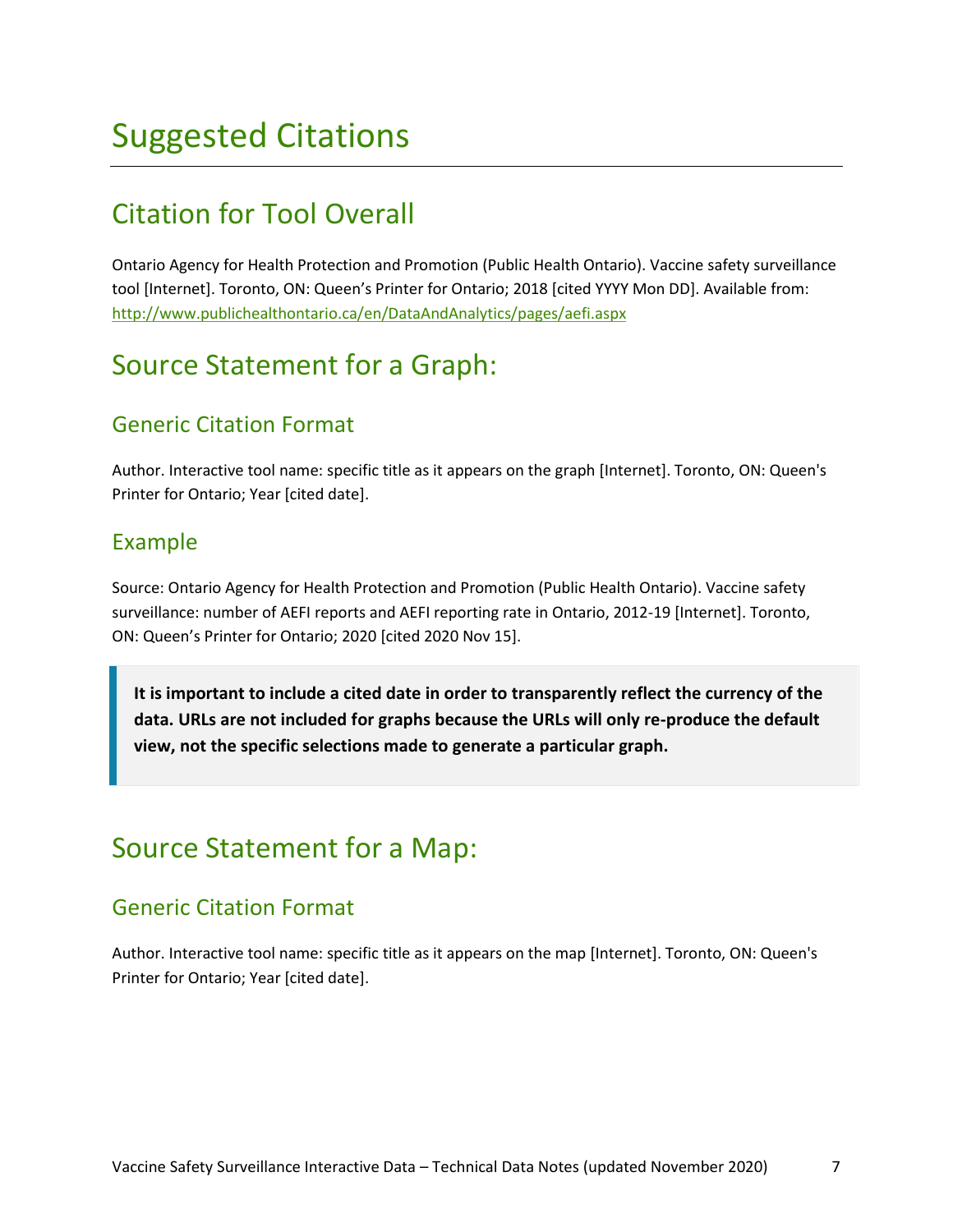### Example

Source: Ontario Agency for Health Protection and Promotion (Public Health Ontario). Vaccine safety surveillance: reporting rate of AEFIs in Ontario – all vaccines, 2019 [Internet]. Toronto, ON: Queen's Printer for Ontario; 2020 [cited 2020 Nov 15].

**It is important to include a cited date in order to transparently reflect the currency of the data. URLs are not included for graphs because the URLs will only re-produce the default view, not the specific selections made to generate a particular map.**

### Source Statement for Downloaded Data:

#### Generic Citation Format

Data source as extracted and/or received by author. Interactive tool name: specific title as it appears on the source graph or map [Internet]. Toronto, ON: Queen's Printer for Ontario; Year [cited date].

#### Example

**It is important to include a cited date in order to transparently reflect the currency of the data. The details about the data sources are available in the Trends, Map, and Vaccines, section of this document.**

Source: Data sources as extracted and/or received by Ontario Agency for Health Protection and Promotion (Public Health Ontario). Vaccine safety surveillance: number of AEFI reports and reporting rate by age group and sex in Ontario, 2019 [Internet]. Toronto, ON: Queen's Printer for Ontario; 2020 [cited 2020 Nov 15].